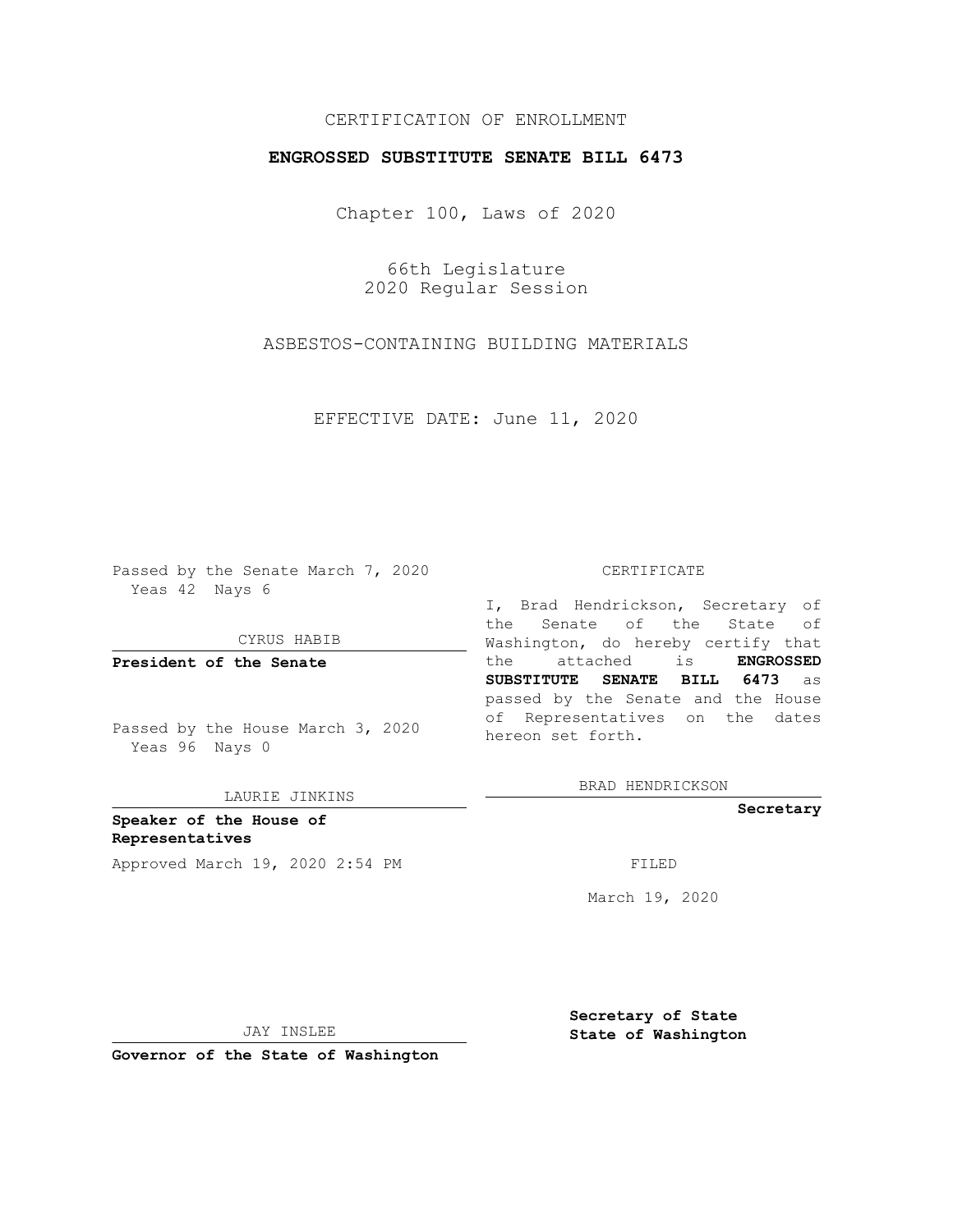### **ENGROSSED SUBSTITUTE SENATE BILL 6473**

AS AMENDED BY THE HOUSE

Passed Legislature - 2020 Regular Session

# **State of Washington 66th Legislature 2020 Regular Session**

**By** Senate Labor & Commerce (originally sponsored by Senators Stanford, Frockt, Conway, Keiser, Hasegawa, Liias, Van De Wege, Billig, Hunt, and Saldaña)

READ FIRST TIME 01/28/20.

1 AN ACT Relating to asbestos-containing building materials; 2 amending RCW 70.310.020; adding new sections to chapter 70.310 RCW; 3 adding a new section to chapter 49.17 RCW; and prescribing penalties.

4 BE IT ENACTED BY THE LEGISLATURE OF THE STATE OF WASHINGTON:

5 NEW SECTION. **Sec. 1.** A new section is added to chapter 70.310 6 RCW to read as follows:

7 (1) Except as provided in subsection (2) of this section, the use 8 of asbestos-containing building materials in new construction or 9 renovations is prohibited.

10 (2) Subsection (1) of this section does not apply to:

11 (a) The use of asbestos-containing building materials in 12 residential construction;

13 (b) The use of asbestos-containing building materials that are, 14 as of the effective date of this section, already ordered by a 15 contractor or currently in the possession of the contractor; or

 (c) The use of asbestos-containing building materials if complying with subsection (1) of this section would result in the breach of a contract existing as of the effective date of this 19 section.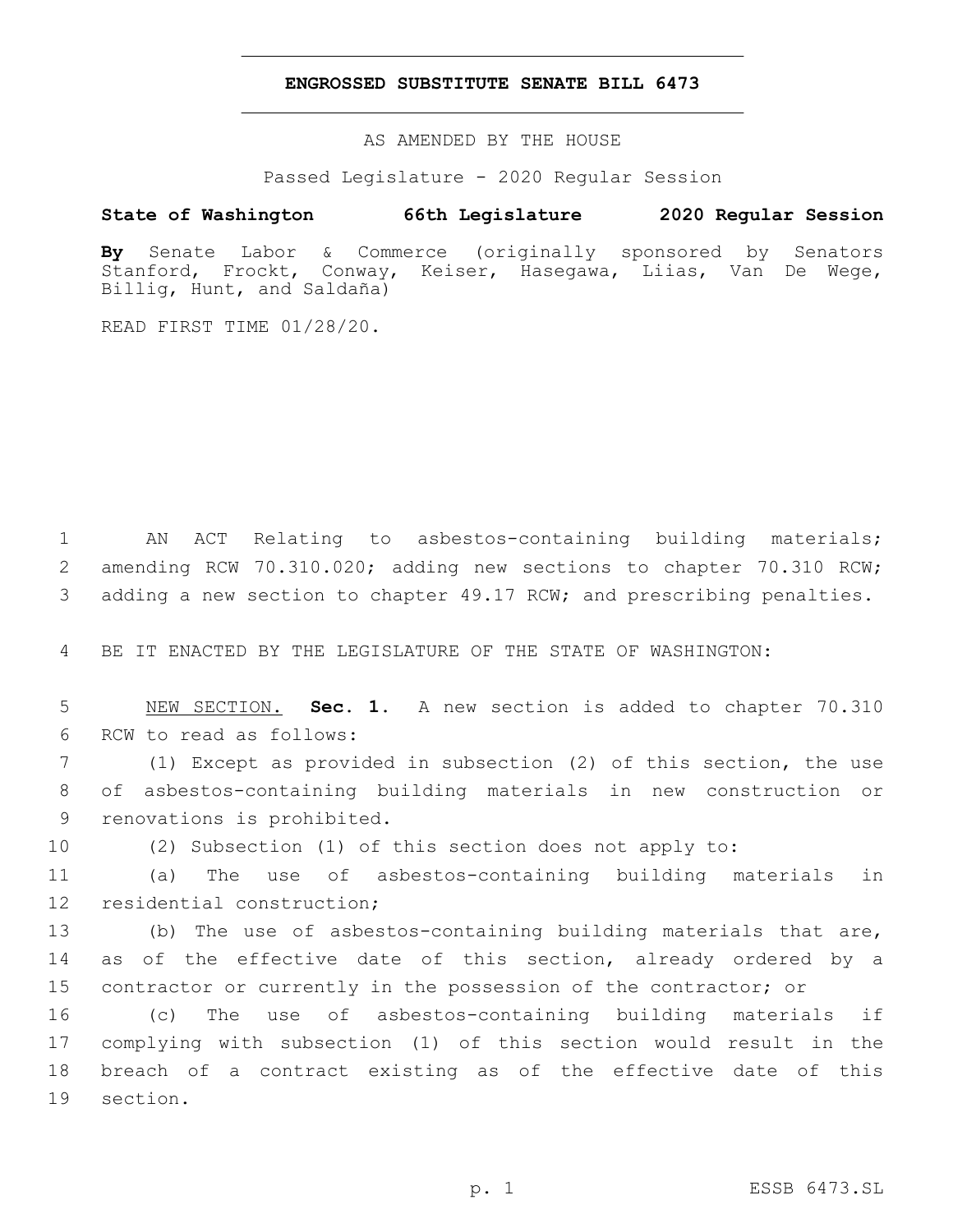**Sec. 2.** RCW 70.310.020 and 2013 c 51 s 2 are each amended to 2 read as follows:

 The definitions in this section apply throughout this chapter 4 unless the context clearly requires otherwise.

 (1) "Asbestos" includes the asbestiform varieties of actinolite, amosite (cummingtonite-grunerite), tremolite, chrysotile (serpentine), crocidolite (riebeckite), anthophyllite, and any of these minerals that have been chemically treated or altered. The chemical abstracts service registry number for each is as follows: Asbestos (1332-21-4), actinolite (13768-00-8), amosite (12172-73-5), tremolite (14567-73-8), chrysotile (12001-29-5), crocidolite 12 (12001-28-4), and anthophyllite (17068-78-9).

13 (2) "Asbestos-containing building material" means  $((a \rightarrow y))$ :

 (a) Until January 1, 2025, any building material to which asbestos is deliberately added in any concentration or that contains more than one percent asbestos by weight or area as determined using the United States environmental protection agency method for the determination of asbestos in building materials, EPA/600/R-93/116, July 1993; and

 (b) Beginning January 1, 2025, any building material to which 21 asbestos is deliberately added in any concentration or that contains more than one-tenth of one percent asbestos by weight or area as determined using the United States environmental protection agency method for the determination of asbestos in building materials, 25 EPA/600/R-93/116, July 1993.

 (3) "Building material" includes materials designed for, or used in, construction, renovation, repair, or maintenance of institutional, commercial, public, industrial, or residential buildings and structures. The term does not include automobiles, recreational vehicles, boats, or other mobile means of 31 transportation.

 (4) "Consumer" means any person that acquires a building material for direct use or ownership, rather than for resale or use in 34 production and manufacturing.

(5) "Department" means the department of ecology.

 (6) "Person" means any individual, firm, public or private corporation, association, partnership, political subdivision, 38 municipality, or government agency.

 (7) "Retailer" means any person that sells goods or commodities 40 directly to consumers.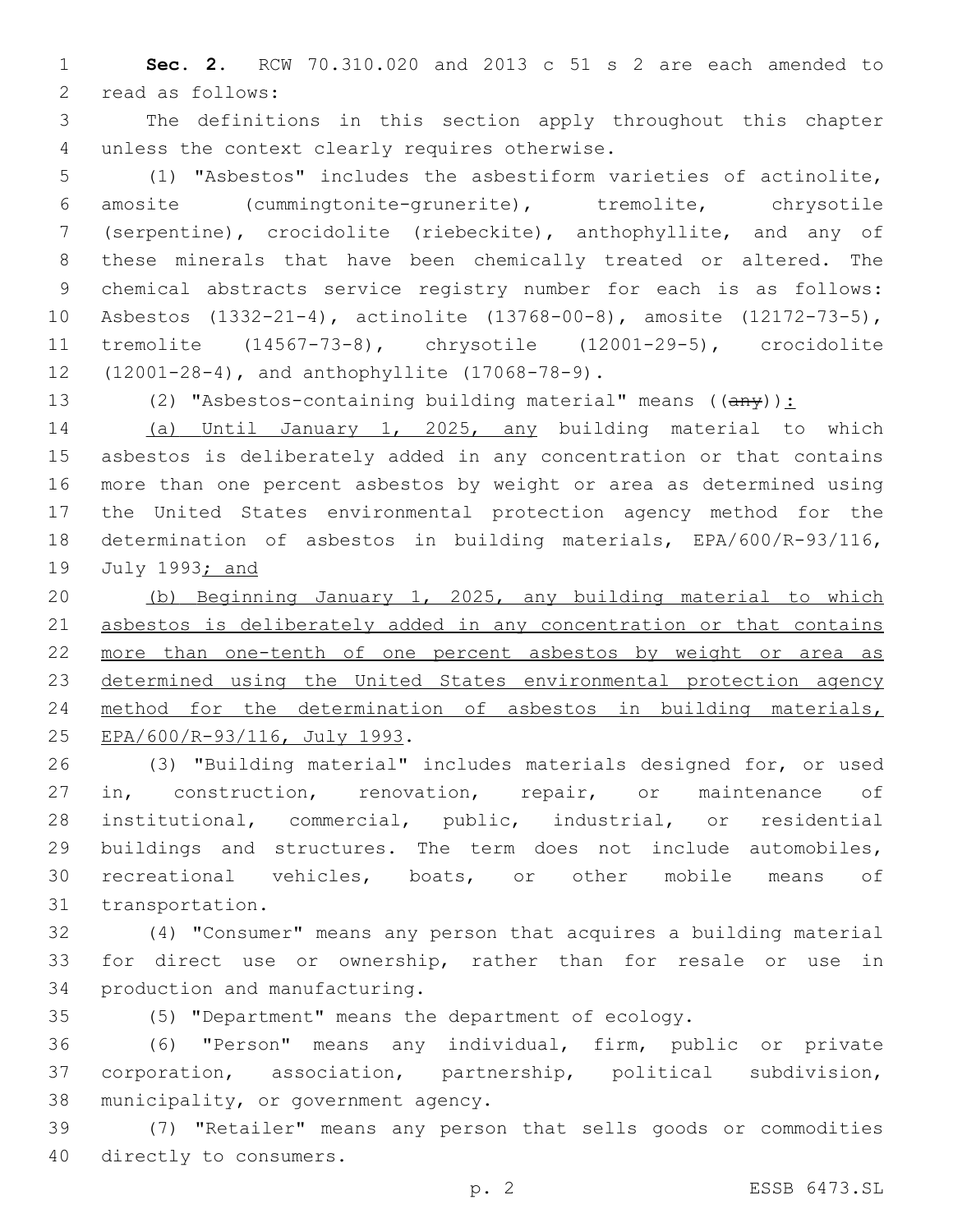(8) "Interested party" means any contractor, subcontractor, or worker that performs, or is reasonably expected to perform, work at a facility covered under section 3 of this act or any organization whose members perform, or are reasonably expected to perform, work at a facility covered under section 3 of this act.

 (9) "Residential construction" means construction, alteration, 7 repair, improvement, or maintenance of single-family dwellings, duplexes, apartments, condominiums, and other residential structures 9 not to exceed four stories in height, including the basement.

 NEW SECTION. **Sec. 3.** A new section is added to chapter 70.310 11 RCW to read as follows:

 (1) Every owner of a facility that is engaged in activities described in codes 31 through 33 of the North American industry 14 classification system must:

 (a) Perform an inspection of the facility to determine whether asbestos-containing building materials are present and, if asbestos- containing building materials are found during the initial inspection, reinspect asbestos-containing building materials every five years thereafter. The inspections must be conducted by persons meeting the accreditation requirements of the federal toxic substances control act, 15 U.S.C. Sec. 2646 (b) or (c); and

 (b) Develop, maintain, and update an asbestos management plan and keep a copy at the facility. The asbestos management plan must be updated every five years and after any material changes in asbestos- containing building materials in the facility. The asbestos 26 management plan must include:

 (i) The name and address of the facility and whether the facility has asbestos-containing building materials, and the type of asbestos-29 containing building material;

(ii) The date of the original facility inspection;

31 (iii) A plan for reinspections;

 (iv) A blueprint of the facility that clearly identifies the location of asbestos-containing building materials;

 (v) A description of any response action or prevention measures 35 taken to reduce asbestos exposure;

 (vi) A copy of the analysis of any building or facility, and the 37 name and address of any laboratory that sampled the material;